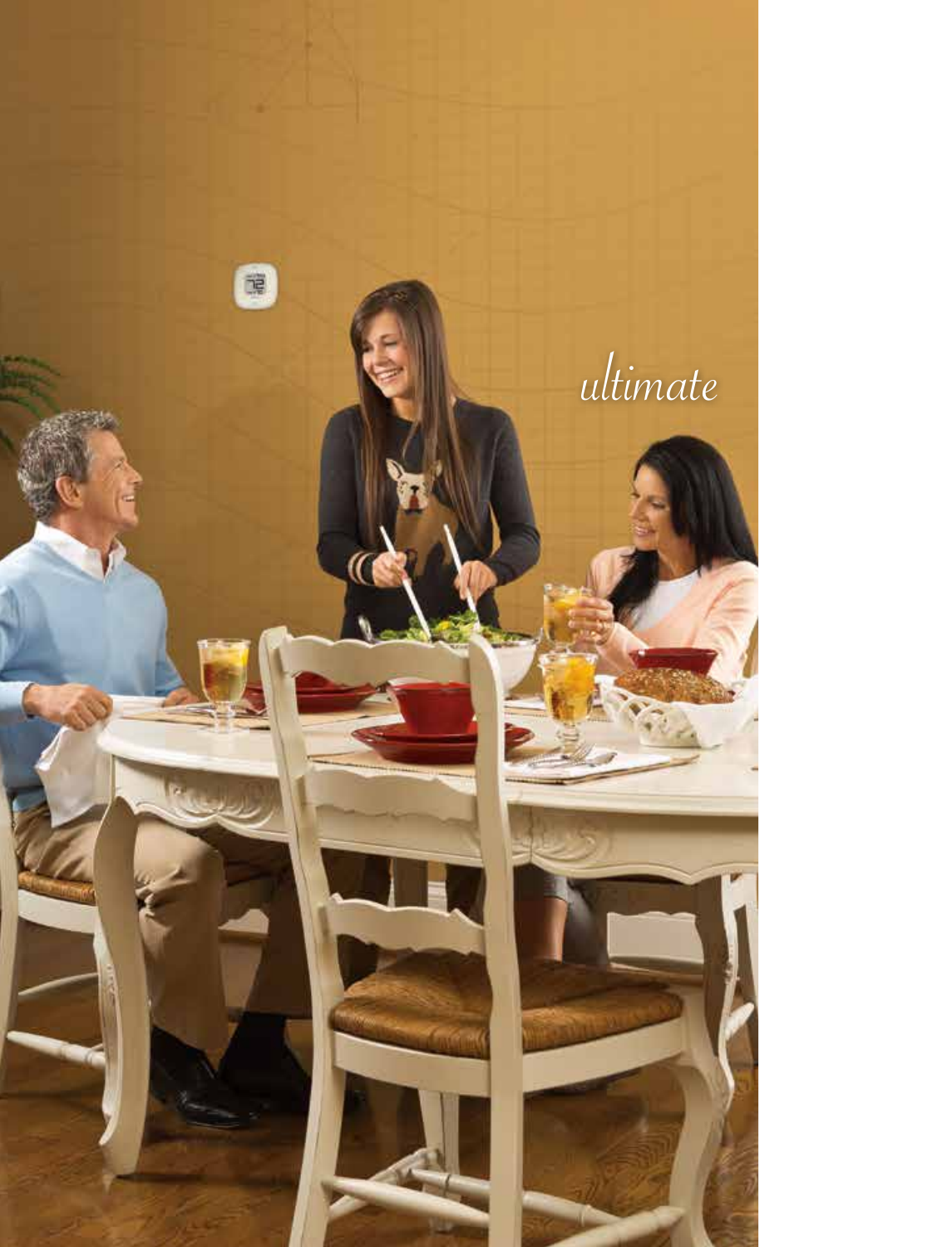

# Customize your air from room to room. Save on energy costs from month to month.

Making your home comfortable and as energy efficient as possible can be a challenge. That's because a certain temperature that feels ideal for one person may be too hot or cool for another. Complicating the picture is the design of your house, particularly if it has multiple stories or an expansive floor plan.

# A good idea for your home. And your family.

Zoning can be an ideal solution for you if you have:

- Large windows in your home
- Top floor that's always warmer than lower floors
- House level that's partially or completely under the ground
- Rooms you seldom use
- Rooms that feel stuffy
- Room that was added since your heating and cooling system was installed
- Home office with electronic equipment
- Family members with different temperature needs
- High heating and cooling bills
- Hot and cold spots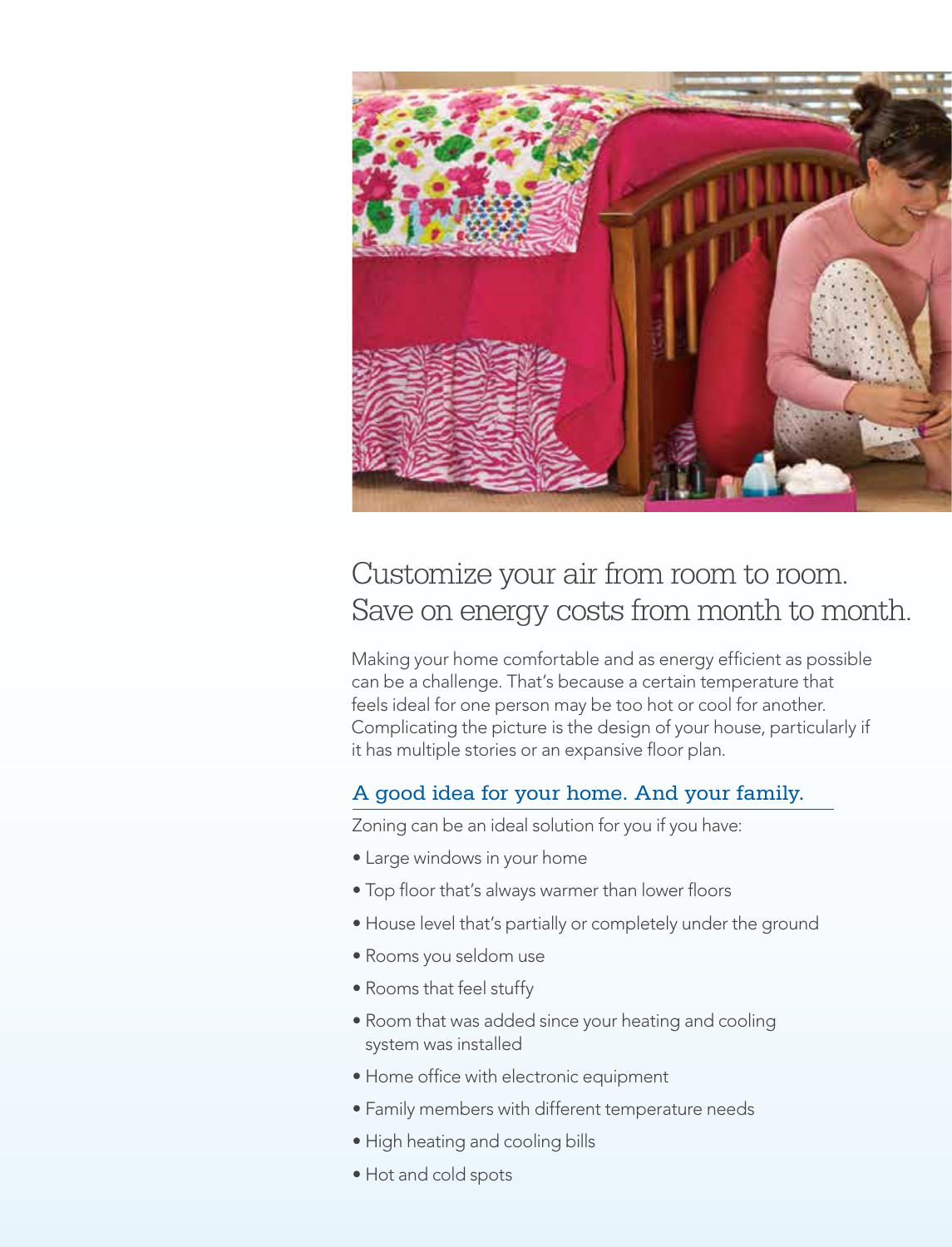

The iHarmony® zoning system solves the problem of uneven or uncomfortable temperatures throughout your house, while helping you reduce energy costs.

The iHarmony zoning system makes it easy to make your home feel welcoming year-round. It allows you to change the temperature throughout the house, or change it in specific areas, with just a few taps of the thermostat or even your phone. You can keep your family perfectly comfortable and keep your home efficient, all while enjoying ultimate control and ease.



*The iHarmony® zoning system brings balance to your home environment, allowing you to customize temperatures for optimum year-round comfort and energy savings.*





# iHarmony® Zoning System

A major advance in precision climate control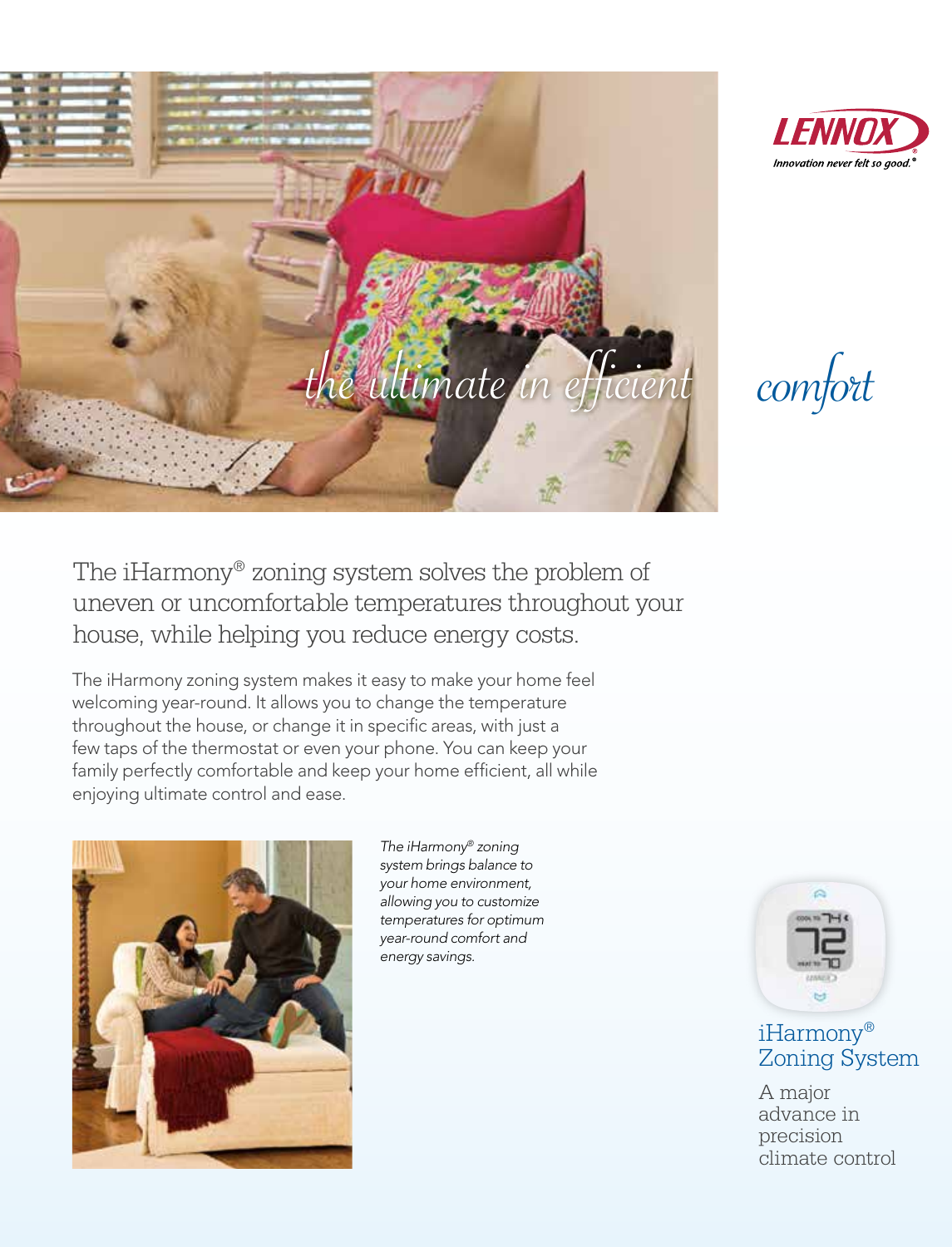

Airflow supply is varied to each zone throughout the house to meet a wide range of heating and cooling needs, while also reducing energy costs by up to 35%.\*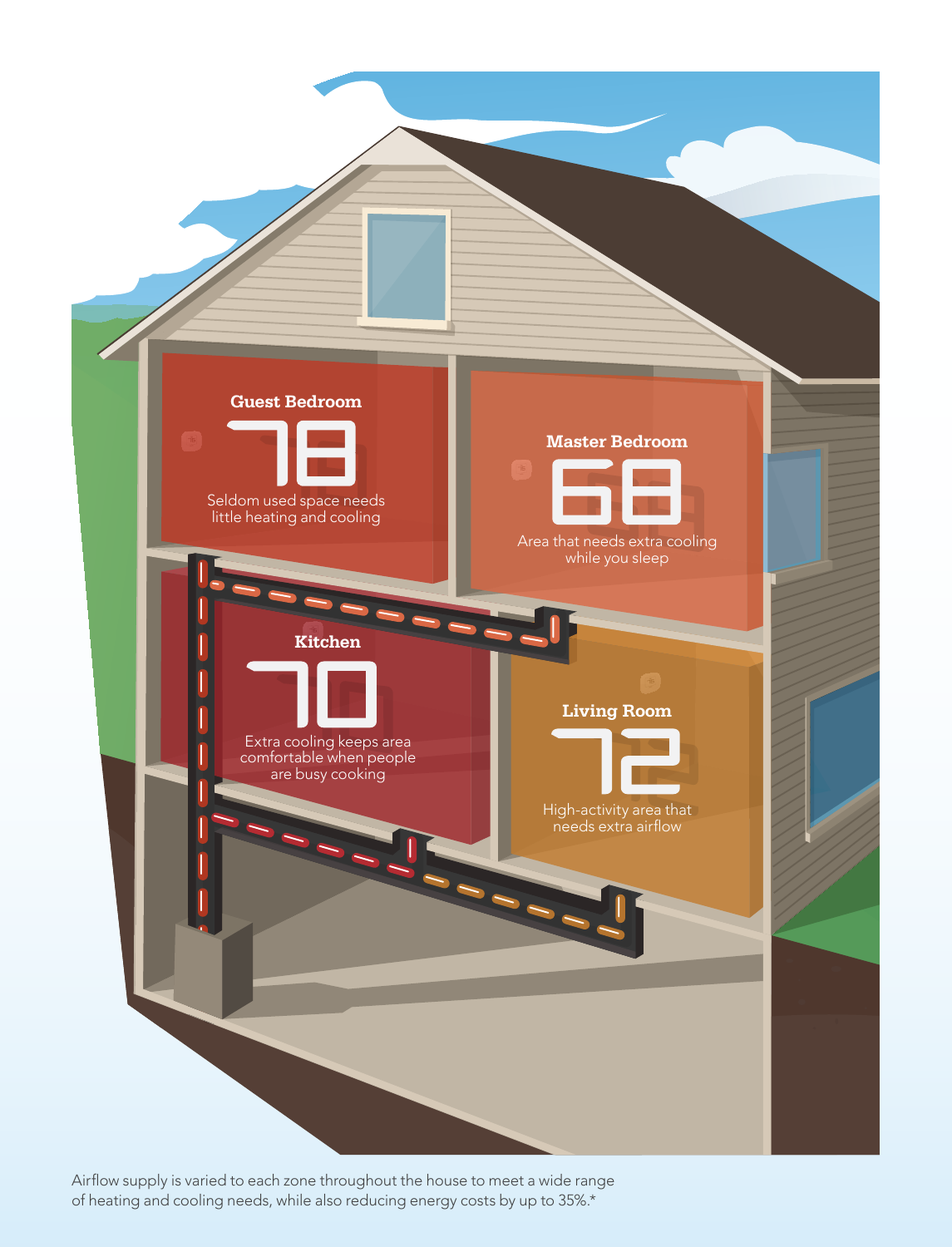# Heating and cooling exactly where you want them.

## Say goodbye to hot and cold spots. And high utility bills.

Each area, known as a "zone," has its own thermostat to monitor and adjust the temperature. In addition, the temperature in every zone can be controlled from your iComfort Wi-Fi® thermostat if desired. So every area in your home will feel exactly how you wish.

# In-zone thermostats give you ultimate control.

A modern and streamlined design gives each zone device an attractive low-profile look that's compatible with any room décor. With touch control, a tap of an arrow lets you adjust preprogrammed settings to enhance comfort or save energy. A digital sensor built into each thermostat continually monitors the temperature of the air leaving the zone and sends a signal to the iComfort Wi-Fi thermostat whenever it detects changes.



### Airflow is automatically optimized.

Using a series of motorized dampers installed in your ductwork, the iHarmony® zoning system can direct air through ducts to specific areas, while reducing airflow in the others. So you can set one temperature for your entire house, or you can create up to four separate temperature-controlled zones.

### iHarmony technology helps you take charge of energy costs.

Zoning can help you save energy by cutting back on heating and cooling unoccupied areas of your home. In fact, you can reduce your energy costs by up to 35% simply by using a programmable thermostat.\* With the iHarmony system, you don't have to sacrifice comfort in high-trafficked areas of your home to reduce energy usage and bills.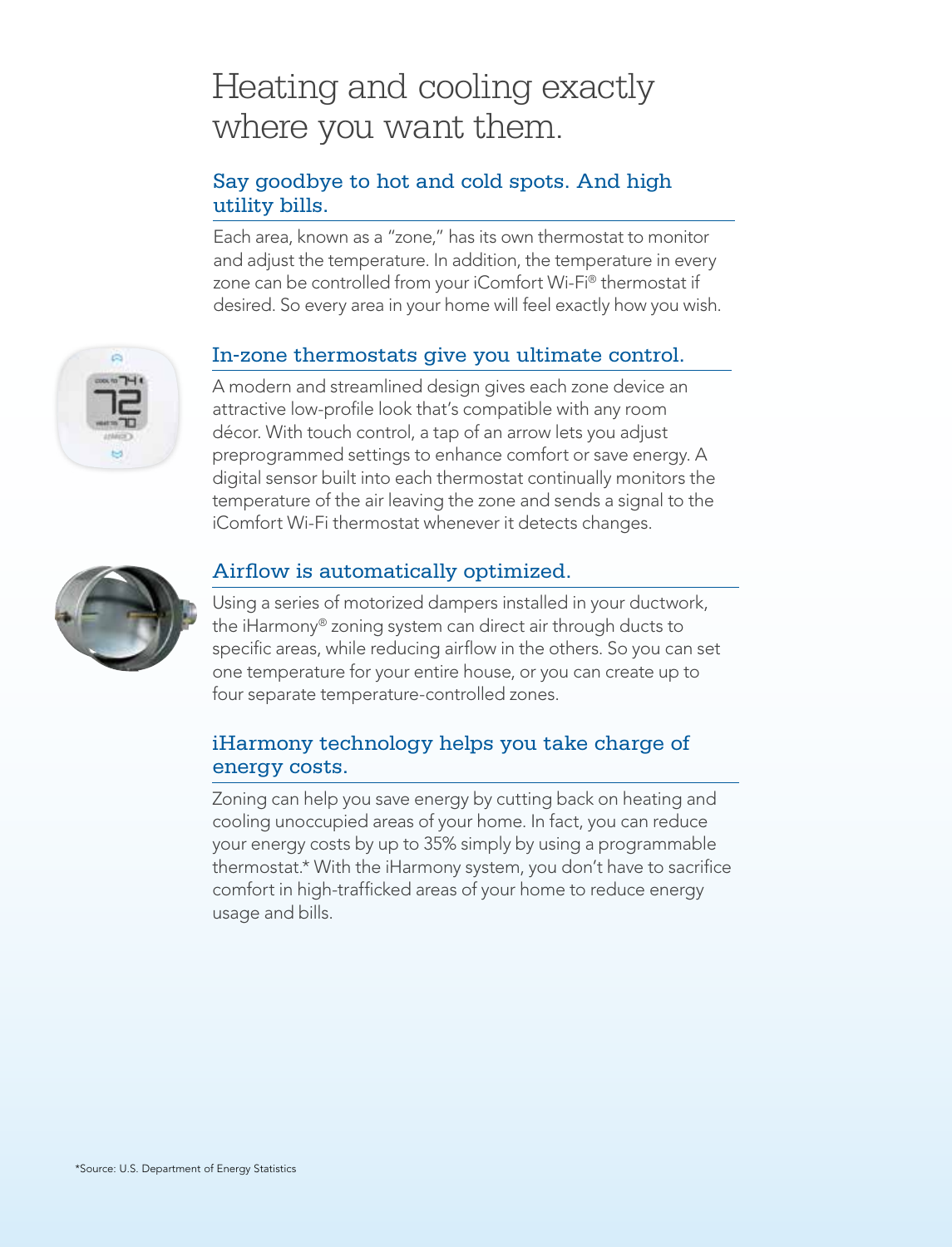# With iHarmony® zoning, you can bring perfect balance to your home.

## iHarmony offers you all kinds of comforting possibilities.

For each of the four zones in your home, the iHarmony system allows you to program a different schedule for every day of the week ("7 day" setting) using an iComfort Wi-Fi® thermostat or in-zone thermostat. Thanks to the advanced capabilities of iComfort technology, you can even use your mobile phone, smart tablet or laptop to remotely alter settings from wherever you are.



*The iComfort Wi-Fi touchscreen thermostat is the command center for all your home's zones, giving you access to the most detailed features and information in one convenient location.*



*Free to download for Apple and Android devices, the iComfort App is like a touchscreen window into your home comfort. Whether you're on the road or on the couch, simply start the app to check and change your temperature with only a touch.* 





*Anytime you're in a particular zone, a tap of the iHarmony in-zone thermostat lets you override preprogrammed settings for enhanced comfort.* 



*When the in-zone thermostat is in "Power Save" mode, the graphics on the touchscreen surface are disabled for a clean overall appearance.*

Apple, iPhone and iPad are trademarks of Apple, Inc. registered in the U.S. and other countries. Android is a trademark of Google, Inc.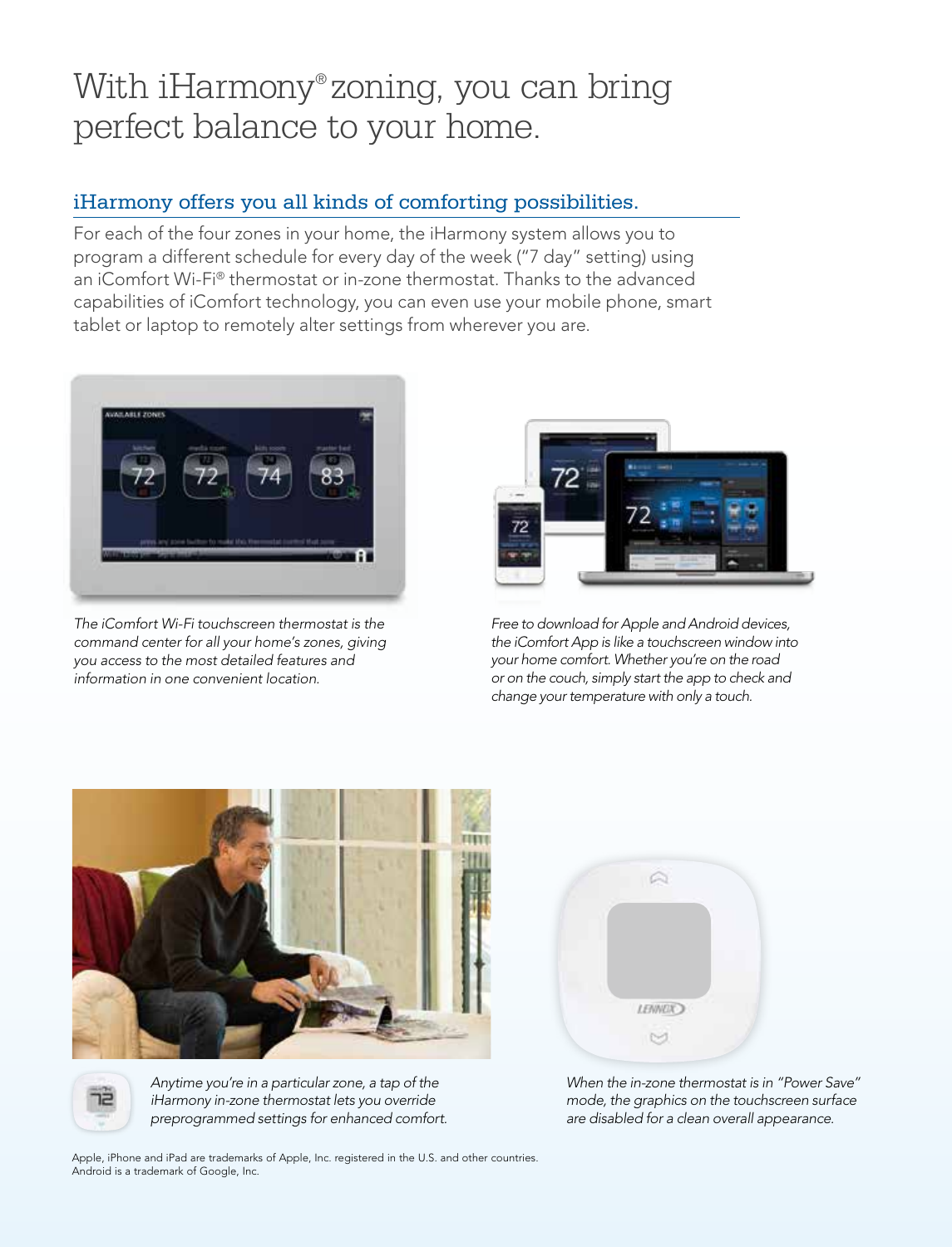# We're obsessed with the pursuit of creating perfect air, and doing so with absolute efficiency.



Since 1895, Lennox has been on a continuous quest to reinvent home comfort. Perfect air is our purpose and our obsession. Today, that pursuit takes shape in many innovative ways: precise and energyefficient air conditioners, the quietest high-efficiency furnaces, heat pumps, Wi-Fi-enabled thermostats, air handlers, air cleaners, smallspace comfort systems, boilers and more.

## Peace-of-mind protection

The iHarmony zoning system comes with a 5-year limited warranty\* on covered components.



#### Dealers you can count on

You can trust Lennox Dealers to design the right system for your home, install it properly and keep it running perfectly for many years to come. Because Lennox has more than 6,000 dealers throughout North America, you can rest assured there's a dealer near you.